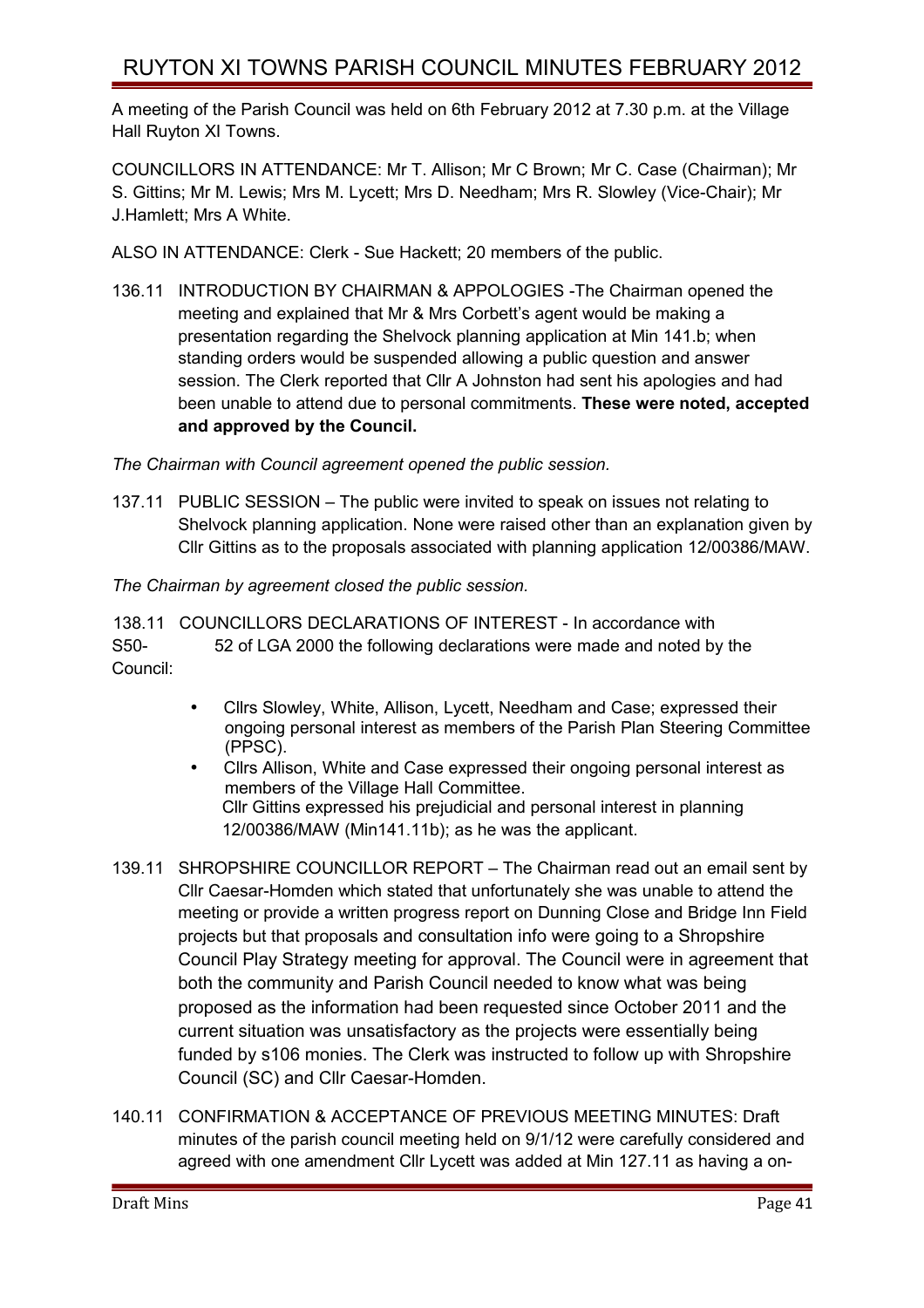# going personal interest in PPSC. **The Chairman was then instructed by the Council to sign them as an accurate record.**

#### 141.11 PLANNING MATTERS

- a. Cllr Slowley and the Clerk reported that neither Stephen Caplan ( SC Estates Manager) or Justin Paul the agent acting for Penton's were able to progress any change in the status of the current lease of Doctors Meadow between SC and Pentons. Following further details provided by the Clerk and Chairman Council agreed that a letter should be written by the Parish Council to Pentons; copying both members of the Pentons family, the agent, and SC Estates confirming negotiations and proposals put forward to date to ensure that a proper record of events is preserved as negotiations are outside of the s106 agreement. Clerk to action.
- b.To consider the following planning applications and any which are notified to the Parish Council in the interim period:

# *The Chairman with the agreement of councillors suspending standing orders and invited Mr & Mrs Corbett's agent to speak on the planning application below:*

Ref: 11/05772/FUL & 11/05774/LBC (validated: 04/01/2012) Address: Shelvock, Elbridge, Ruyton XI Towns, Shrewsbury Proposal: Conversion of farm buildings including the change of use of land into holiday let units and 12 No earth holiday homes; conversion of the court yard buildings to provide leisure suite and function suite facilities and associated works, affecting Grade II Star and Grade II Listed Buildings Applicants: Mr & Mrs D Corbett

Following representations be several members of the public who were concerned about noise levels and access issues which had not been adequately addressed by the current planning application both Cllr Brown and the Chairman summarised the main concerns raised and the principal advantages of the proposal put forward to the parish. No further issues were raised by the public and the agent agreed to take the issues on board.

*The Chairman with the agreement of councillors reinstated standing orders enabling the Council to confirm a response to the current planning application as follows:*

**The Council agreed that in principle the Council supported the proposal to convert the buildings into an up market holiday and recreational centre as the tourism generated would assist the local village economy, support the heritage site and the sustainability of the parish. However the leisure facilities included in the current application included those which generated unacceptable noise levels generated by ATV/Quad Bikes and clay pigeon shooting. As a result the Council resolved unanimously to oppose the application on the grounds that any use of ATV/Quad Bikes, or any other motorised vehicles, for leisure or**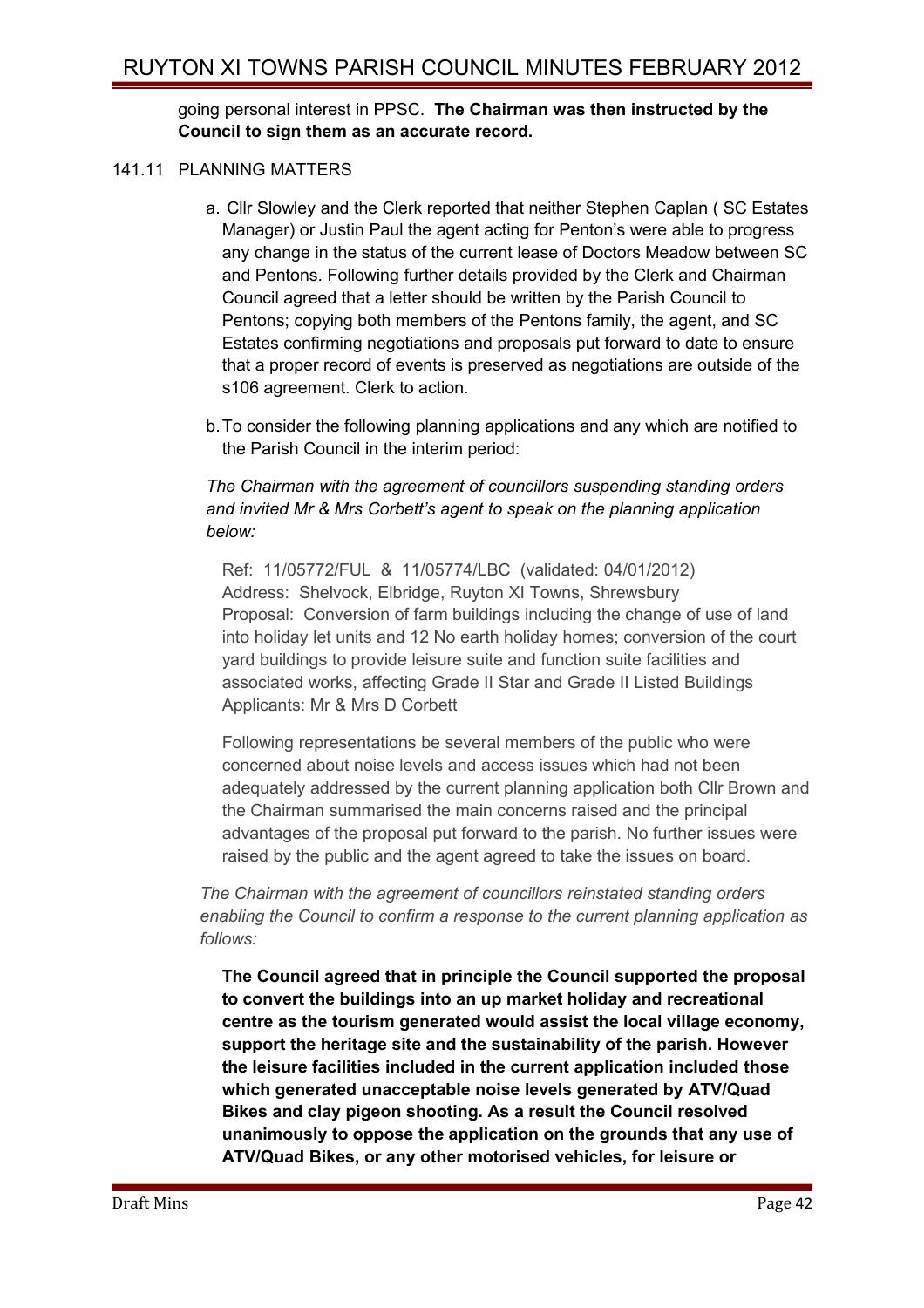**recreational purposes, in excess of existing constraints, would create intolerable and unacceptable nuisance to other residents in the area. The Council also opposed the application as access issues to the complex had also not been sufficiently researched as the application did not include a proper transport plan taking in to account projected vehicle movements or the need to create passing places in the narrow lanes which surround the complex.**

**The Parish Council therefore recommended that should these two prime local issues of noise and access be adequately addressed in the future by the applicant there would be scope for a revised proposal to be reconsidered.** ( Proposed CC; Seconded RS.)

*Many members of the public left the meeting.*

Ref: 12/00162/LBC & 12/00165/FUL Talbot Inn, Church St Ruyton XI Towns Alterations in association with conversion of former barn and stable in to self contained dwelling.

**Following some discussion the Council resolved that the application be supported as the Inn provided a valued sustainable village facility. However it was supported on the condition that the former barn/stable is regarded as an annex to the Talbot Inn and therefore cannot be sold separately. Concerns were raised about the adequacy of parking space and open space available to the annex property.** (Proposed CC; Seconded JH.)

12/00125/LBC Ruyton Manor, Olden Lane Ruyton XI Towns Fabric repairs to roof ; renewal of drainage and rainwater goods and light weight balcony structure........etc.

**Following some discussion it was resolved without dissent that the Council would make no comment and rely on the expertise of the SC Listed BuildingTeam who were better qualified to review the detailed proposals**. (Proposed CC; Seconded RS.)

*Cllr Gittins left the room.*

Reference: 12/00386/MAW (validated: 31/01/2012); Wykey Farm, Wykey, Ruyton XI Towns Proposal: Erection of a sub-station to serve existing approved anaerobic digester. Applicant: Mr Simon Gittins

# **Following some discussion it was resolved without dissent that the Council had no objections to the proposal. ( Proposed CC Seconded TA.)**

*Cllr Gittins returned to the room.*

c. The Clerk reported the following planning application decisions: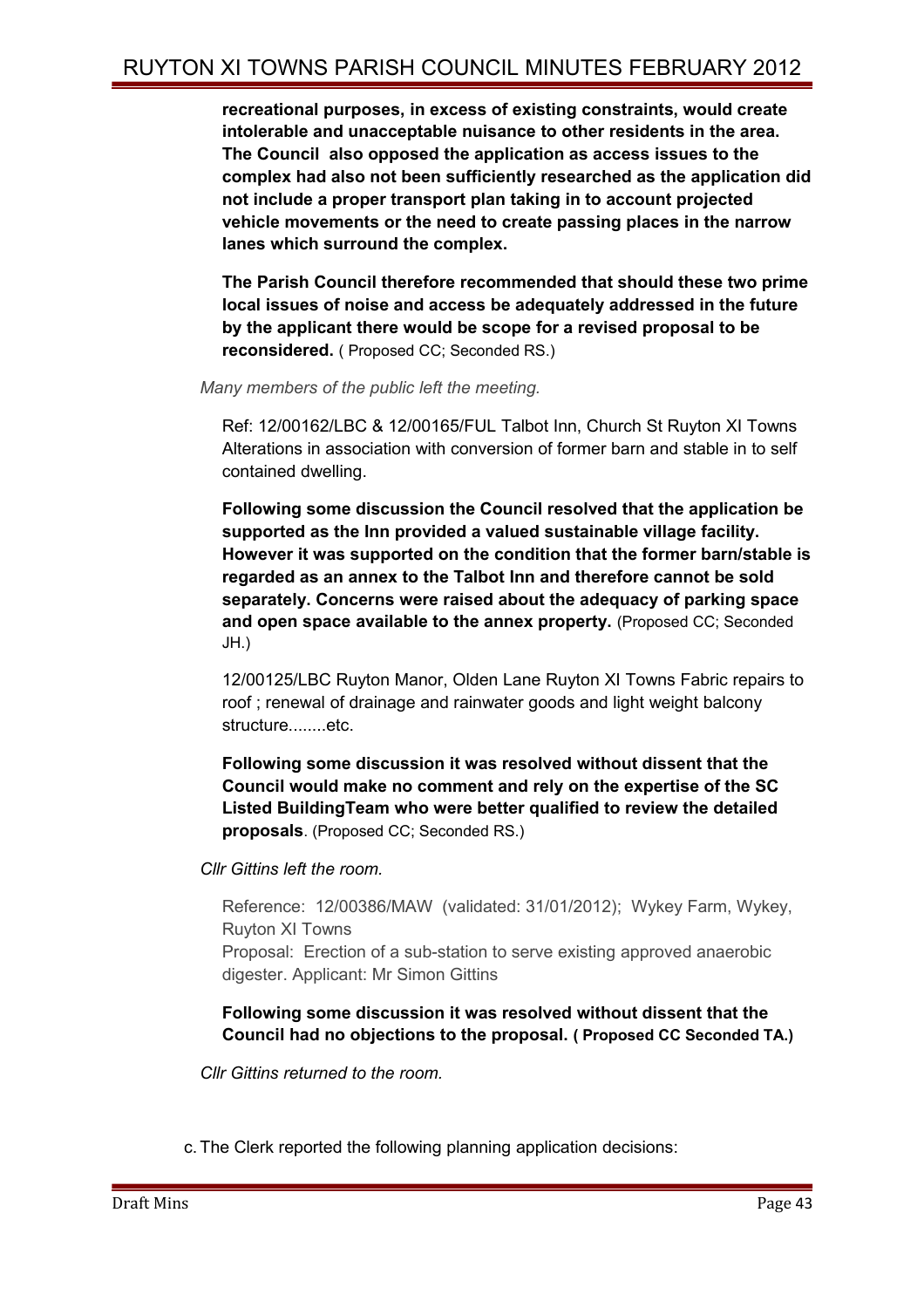Reference: 11/04454/FUL (validated: 17/10/2011) Address: 2 The Pikes, Elbridge, Ruyton Xi Towns, Shropshire, SY4 1JL Proposal: Erection of a replacement dwelling and garage. **SC Decision: Grant Permission.**

Reference: 11/04663/FUL (validated: 09/11/2011) Address: The Old Stable, Meadow Court, Wykey, Ruyton Xi Towns, Shropshire, SY4 1JA Proposal: Installation of a ground mounted photovoltaic arrayof 40 solar panels **SC Decision: Grant Permission.**

Reference:11/04870/FUL (validated 27/10/ 2011) Address: High Bank Brownhill Ruyton XI Towns. Proposal: Installation of a ground mounted PV Solar Panels **SC Decision: Grant Permission.**

Reference: 11/04663/FUL (validated: 9/11/2011) Address: The Old Stable Meadow Court Wykey Ruyton Xi Towns. Proposal: Installation of a ground mounted photovoltaic array comprising of 40 No. solar panels. **SC Decision: Grant Permission.**

Reference: 11/04258/OUT (validated 21/09/2011)Riversdale Church Street Ruyton XI Towns Proposal:Renewal of Extant Planning Permission 08/15747/OUT dated 05.11.08 for residential development. **SC Decision: Grant Permission.**

- 142.11 CONSULTATIONS Shropshire Council Questionnaire Results as summarised by the Chairman. Details can be found in the Clerk's Report.
- 143.11 LOCAL REPORTS

(a) Ruyton Primary School – The Chairman confirmed that he had been reelected as a school governor.

(b) Local Joint Committee (LJC) - Cllr Gittins confirmed that the committee were meeting on Thursday 9th March to consider grant applications. Applications were being made by the local Extend Team, and Parish Council. The Clerk reported that a grant of £1,200 was being applied for to help meet the cost of 3 local notice boards which were also being funded by the Parish Council and Village Hall Committee.

- (c) Nesscliffe Advisory Group Nothing to report.
- (d) Local Police Report Nothing to report.

(e) Northern Area Committee & Chairman & Clerks Meeting – Nothing to report.

(f) Village Hall Safe – The Chairman report that parish records dating back to 1822 had been found and these included PC Minutes dating back to 1893. Cllrs Needham and Lycett were now appointed the Parish Council's archivists and had agreed to prepare and index the records for submission to the County Archivist. (g) Other – The Planning Inspectorate's report had been received re the hearing on the diverted footpath on school grounds. This was noted by councillors.

# 144.11 FINANCE

a. The Clerk presented the following suppliers invoices and reimbursements: